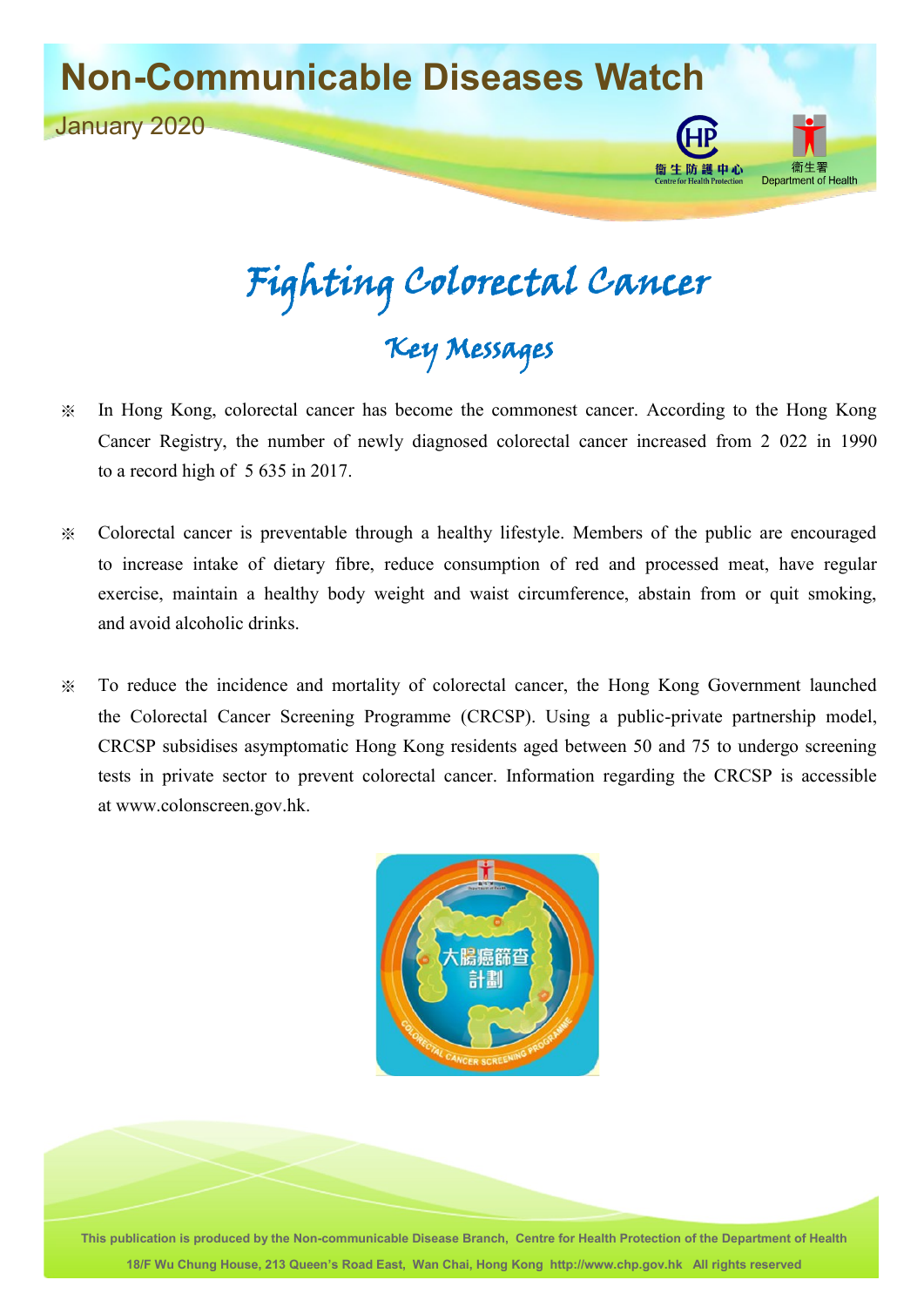# **Fighting Colorectal Cancer**

Colorectal cancer is a major public health problem. Between 1990 and 2017, the Global Burden of Disease Study showed that the incidence of colorectal cancer increased substantially from about 0.82 million to 1.8 million. In 2017, colorectal cancer was the second leading cause of death among cancers with an estimated 0.9 million deaths globally.<sup>1</sup> In Hong Kong, colorectal cancer has become the commonest cancer and the second 'cancer killer'. According to the Hong Kong Cancer Registry, the number of newly diagnosed colorectal cancer increased from 2 022 in 1990 to a record high of 5 635 in 2017. While colorectal cancer risk increased significantly starting from age 50, the median age was about 68 years at diagnosis. More importantly, about half (49.4%) of colorectal cancer cases were diagnosed at an advanced stage (Stage III or IV) in 2017. $^2$  The number of registered deaths attributed to colorectal cancer also increased from 889 in 1990 to 2, 314 in 2018.<sup>3</sup>

## **Primary and Secondary Prevention of Colorectal cancer**

Primary prevention refers to intervening before the disease occurs through measures such as altering risk behaviours known to be associated with the disease. For colorectal cancer, primary prevention is of utmost importance as many of the risk factors are lifestyle-related and are hence modifiable. Studies have shown that leading a healthy lifestyle can markedly lower the risk of colorectal cancer.<sup>4, 5</sup>

Government's Cancer Expert Working Group (CEWG) recommends members of the public to —

- $\checkmark$  Increase intake of food with high dietary fibre, such as fruit and vegetables, whole grains and pulses;
- $\checkmark$  Reduce consumption of red and processed meat, such as sausage, ham, bacon and luncheon;
- $\checkmark$  Have regular exercise and perform at least 150 minutes of moderate-intensity physical activities or equivalent amount per week;
- Maintain a healthy body weight and waist circumference. For Chinese adults in Hong Kong, aim for a body mass index between 18.5 and 22.9, and a waist circumference of less than 90 cm (about 36 inches) for men and less than 80 cm (about 32 inches) for women;
- $\checkmark$  Abstain from or quit smoking; and
- $\checkmark$  Avoid alcoholic drinks.

The Government will continue to organise systematic health communication campaigns to increase health literacy of the local population, raise public awareness of the importance of primary prevention of cancer and instill the concept of healthy lifestyle. The Government will also work with the community and members of the public to build a healthyenhancing environment and promote the health of all Hong Kong people.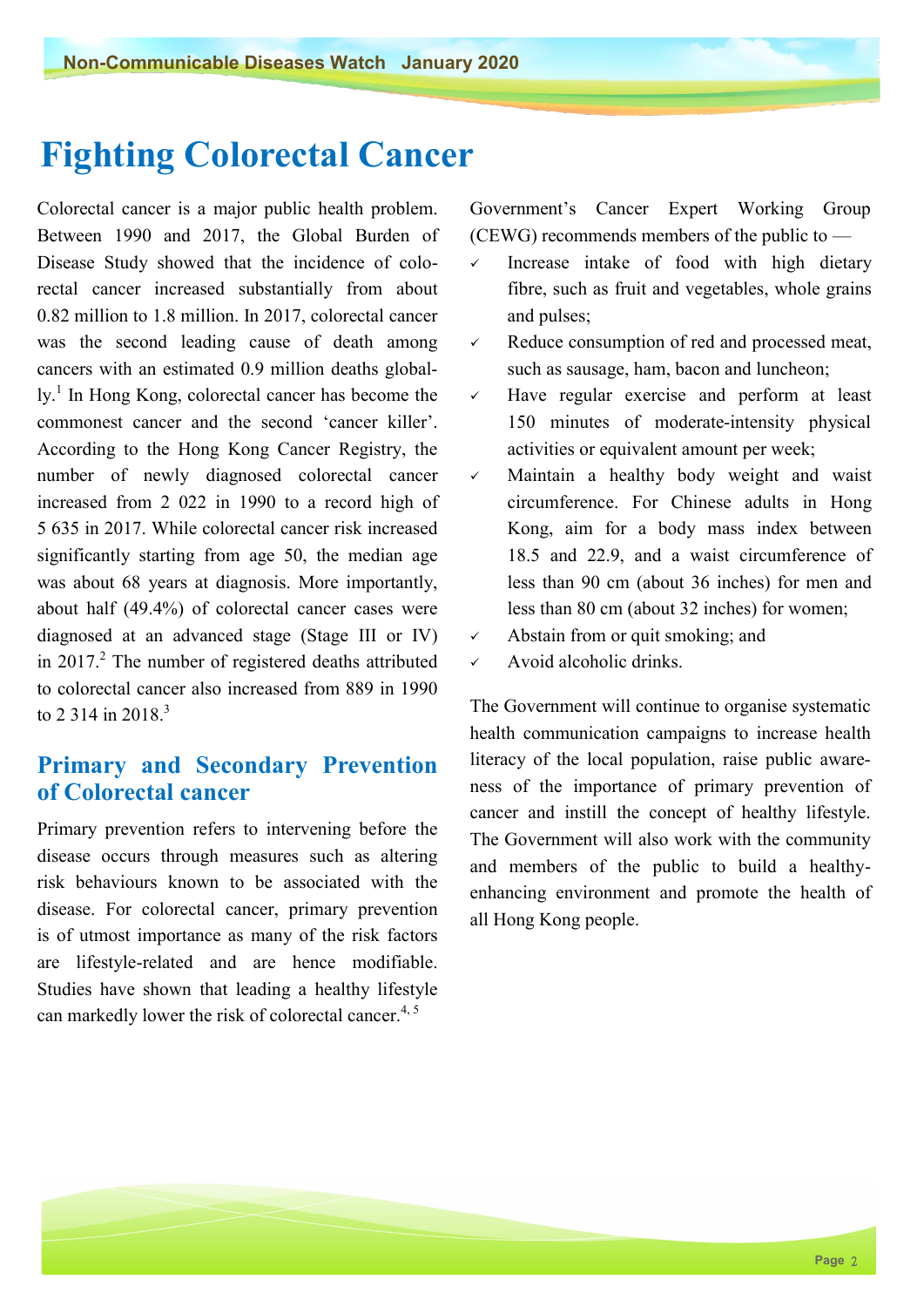Secondary prevention involves screening individuals without symptoms in order to detect disease or identify individuals who are at increased risk of disease for early intervention. Since colorectal cancer usually begins as a polyp that may take more than 10 years to progress into cancer (Figure 1), it is thus one of the few cancers that can be effectively prevented through organised and evidenced-based screening. In some countries (e.g. Australia, Canada and the United Kingdom), population-based colorectal cancer screening has shown to be effective in reducing the incidence of colorectal cancer.<sup>6</sup> However, colorectal cancer screening approach should be adapted to the risk of each population.<sup>7</sup>

Based on review of local and international evidence and practices, the CEWG recommends that averagerisk individuals aged 50 to 75 without significant family history of bowel diseases should consult their doctors to consider screening by one of the screening methods:

- ◇ annual or biennial faecal occult blood test; or
- $\Diamond$  sigmoidoscopy every 5 years; or
- $\Diamond$  colonoscopy every 10 years.

For people at higher risk of colorectal cancer (such as those with one first-degree relative diagnosed with colorectal cancer at or below 60 years of age, those who have more than one first-degree relatives diagnosed with colorectal cancer irrespectively of age at diagnosis, or those who have mutated gene of hereditary bowel diseases such as familial adenomatous polyposis or Lynch Syndrome), the CEWG recommends them to undergo screening at an earlier age and repeat at shorter time intervals depending on their individual condition and age. They may consult their family doctors in order to decide an appropriate screening option.



#### **Figure 1: Colorectal screening for earlier detection of precancerous polyp**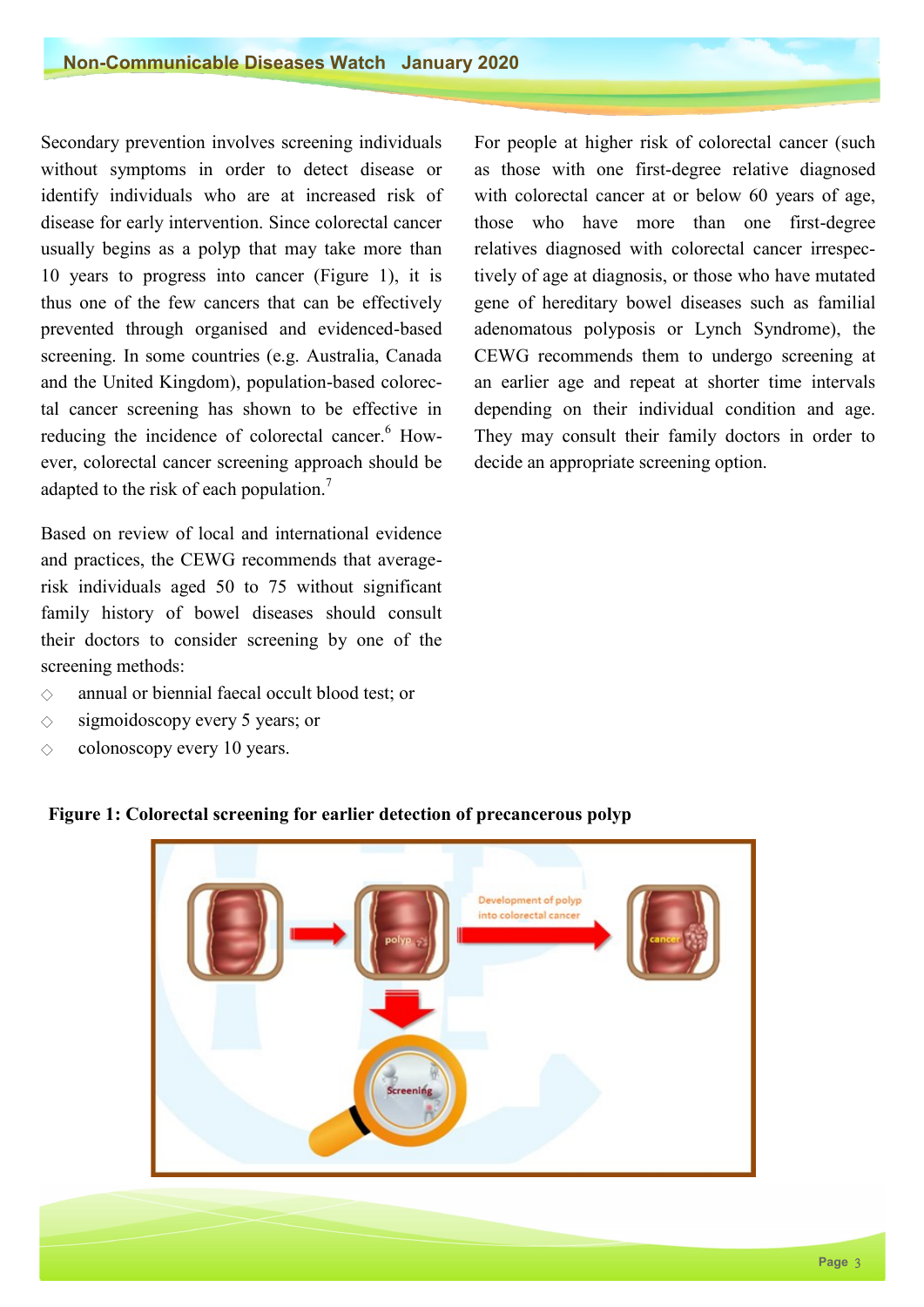### **Colorectal Cancer Screening Programme**

 primary care doctor. If the FIT result is positive, To reduce the burden arising from colorectal cancer, the Hong Kong Government launched the Colorectal Cancer Screening Programme (CRCSP) as a pilot programme in September 2016 and regularised in August 2018. Using a public-private partnership model, the programme subsidises asymptomatic average-risk Hong Kong residents aged between 50 and 75 to undergo screening tests in private sector to prevent colorectal cancer. Under the programme, eligible participants would first receive subsidised faecal immunochemical test (FIT, a newer version of faecal occult blood test) from an enrolled the primary care doctor will refer the participants to receive subsidised colonoscopy examination services provided by an enrolled colonoscopy specialist to find out the cause of occult bleeding. If polyps are found and considered safe to remove during colonoscopy, they will be removed and sent for histopathology examination to exclude malignancy. If the FIT result is negative, the participants will receive subsidised FIT again (re-screening) every two years until they fall outside the recommended screening age of 75. Participants due for re-screening will receive notification through SMS, email or postal mail to remind them to consult an enrolled primary care doctor.

The CRCSP is heavily subsidised by the Government. The subsidy amount per primary care doctor consultation is \$280. Although primary care doctor may charge a co-payment amount, most do not. FIT positive participant can receive the subsidy amount of \$8,500 for standard colonoscopy examination service if polyp removal is necessary, while the amount is \$7,800 if no polyp removal is needed. Colonoscopy specialist can charge a co-payment for the subsidised screening service subject to a cap of \$1,000. The co-payment level, if imposed, is published i[n www.colonscreen.gov.hk](http://www.colonscreen.gov.hk/).

As at end December 2019, about 780 primary care doctors have successfully enrolled in the CRCSP covering around 1 080 locations throughout the territory, and 97% of these locations will not charge any co-payment. In addition, about 195 colonoscopy specialists have joined the CRCSP to provide colon oscopy examination services at around 460 service locations. About 70% will not require additional charges irrespective of polypectomy. In other words, it is easy to find a primary care doctor and colonoscopy specialist without additional charge for completing the FIT and colonoscopy (i.e. receiving the subsidised services totally free of charge).

For the first three years of programme implementation (i.e. 28 September 2016 – 27 September 2019), screening outcomes showed that —

- More than 154 000 participants submitted FIT specimen with analysable results. Of these, 12.6% participants had positive results in the first round of screening. Among participants joining the re-screening after 2 years, 9.9% had positive results. Regarding the waiting time from knowing the FIT positive results to receiving colonoscopy, the median is 16 days (around two weeks).
- Of 17 800 FIT positive participants who underwent colonoscopy examination under the programme, around 66.7% of them had colorectal adenomas and about 6.6% had colorectal cancer.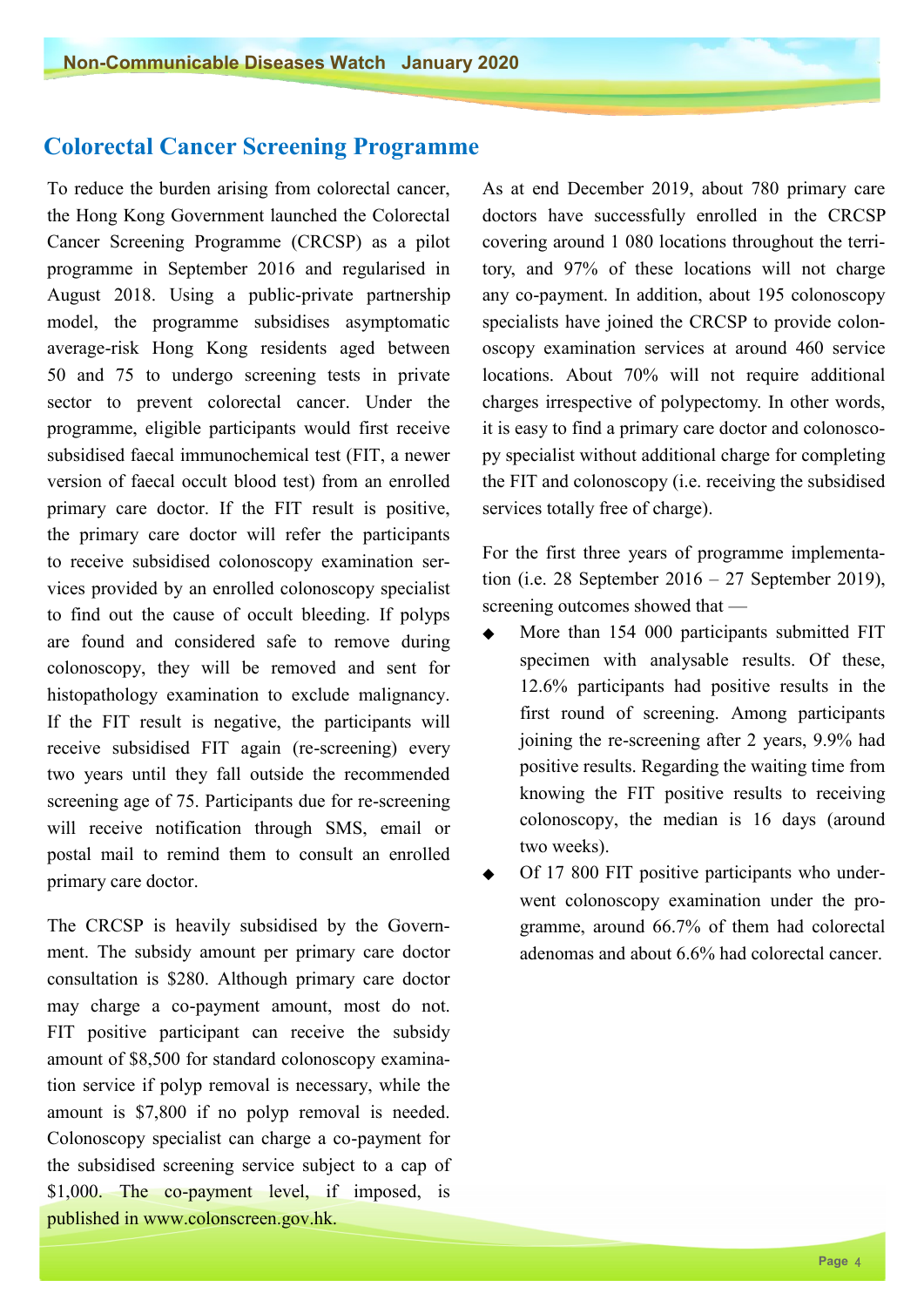It is noteworthy that by removing colorectal adenoma in the course of colonoscopy can prevent them turning into cancer. Even for a colorectal cancer detected at colonoscopy, preliminary analysis of 755 screen-detected cancer cases revealed that about 59% of the cancer cases detected through CRCSP belonged to earlier stages of the disease comparing with around 44% of those who had not joined CRCSP. Such preliminary screening results are encouraging as the CRCSP proceeded well to pick up a significant number of adenoma and early stage colorectal cancer cases with very short waiting time for colonoscopy. These individuals received clinical management well before symptoms occur, thus offering protection against cancer formation and better prognosis for cancer cases. It also reflects the importance of undergoing timely screening tests for identifying people at increased risk of disease or at early stage of disease for early intervention. Eligible persons (i.e. Hong Kong resident aged 50–75) are encouraged to join the CRCSP for prevention of colorectal cancer. For further information, they are welcome to call the enquiry line 3565 6288, which is manned by trained staff to answer enquiries during office hours; or visit the thematic website at [www.colonscreen.gov.hk](http://www.colonscreen.gov.hk/)  for the list of enrolled doctors and information of CRCSP.

For continuous service improvement, the Department of Health will continue to keep a close watch over the CRCSP through the routine data collected by the designated information technology system, feedback from stakeholders, service providers and users as well as the general public, and other monitoring activities; and will also continue to implement publicity drives for enhancing the programme participation.

#### **References**

- 1. The global, regional, and national burden of colorectal cancer and its attributable risk factors in 195 countries and territories, 1990-2007: a sysmtematic analysis for the Global Burden of Disease Study 2017. Lancet Gastroentero Hepatol. 2019;doi.org/10.1016/S2468-1253(19)30345-0.
- 2. Cancer Statistics. Hong Kong SAR: Hong Kong Cancer Registry, Hospital Authority.
- 3. Mortality Statistics. Hong Kong SAR: Department of Health and Census and Statistics Department.
- 4. Aleksandrova K, Pischon T, Jenab M, et al. Combined impact of healthy lifestyle factors on colorectal cancer: a large European cohort study. BMC medicine. 2014;12:168.
- 5. Gonzalex S, Grubb M, Levine R. Primary and secondary prevention of colorectal cancer: An evidence-based review. Fam Med Comm Health. 2017;5(1):78-84.
- 6. Araghi M, Soerjomataram I, Bardot A, et al. Changes in colorectal cancer incidence in seven high-income countries: a population-based study. Lancet Gastroenterol Hepatol. 2019;4(7):511-518.
- 7. Navarro M, Nicolas A, Ferrandez A, et al. Colorectal cancer population screening programs worldwide in 2016: An update. World J Gastroenterol. 2017;23(20):3632-3642.